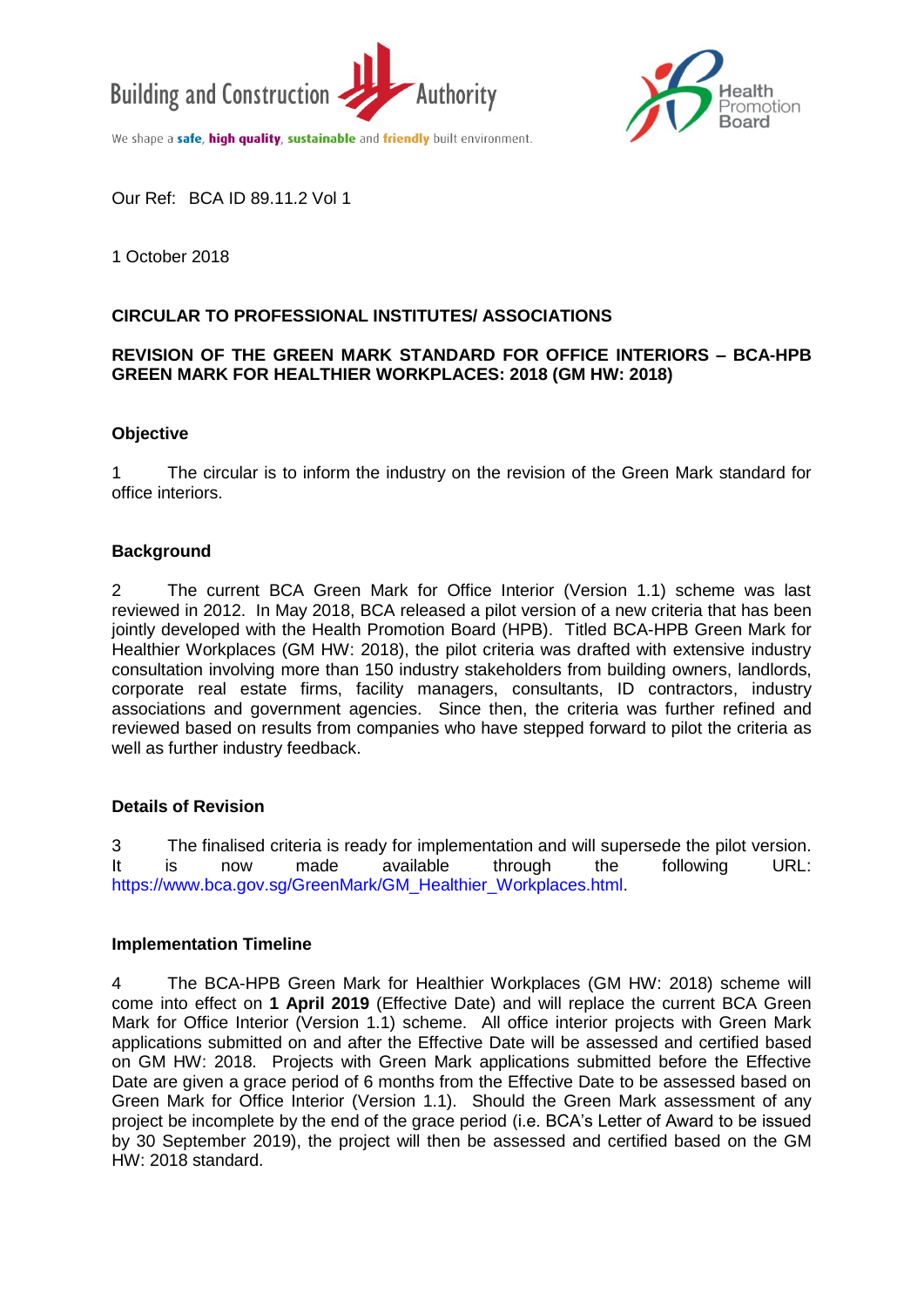5 The implementation timeline for the adoption of BCA-HPB GM HW: 2018 for other green building initiatives are listed below:

| <b>Green Building Initiatives</b>                                                                                                                                                                                                                                                                                                                                                                                                   | <b>Implementation Timeline</b>                                                                                                                                                                                                                                                                                                                                                                                                                                                                                                                                                                                                                                                             |
|-------------------------------------------------------------------------------------------------------------------------------------------------------------------------------------------------------------------------------------------------------------------------------------------------------------------------------------------------------------------------------------------------------------------------------------|--------------------------------------------------------------------------------------------------------------------------------------------------------------------------------------------------------------------------------------------------------------------------------------------------------------------------------------------------------------------------------------------------------------------------------------------------------------------------------------------------------------------------------------------------------------------------------------------------------------------------------------------------------------------------------------------|
| Green Mark Incentive Scheme for Existing<br><b>Buildings and Premises (GMIS-EBP)</b><br>Cash incentive amounting up to 50% of the<br>Qualifying Costs incurred solely for the<br>purposes of energy efficiency improvements<br>in tenanted office premises.                                                                                                                                                                         | • Based on the submission date of BCA<br>GMIS-EBP application.<br>• The GMIS-EBP is applicable for projects<br>applying for GM HW: 2018 and meets all<br>requirements listed in GMIS-EBP.                                                                                                                                                                                                                                                                                                                                                                                                                                                                                                  |
| Public Sector Taking<br>the<br>Lead<br>on<br><b>Environmental Sustainability (PSTLES)</b><br>All new public sector office premises or<br>those that undergo major renovation are to<br>achieve at least a Gold rating under the<br>Green Mark for Office Interiors scheme.<br>Office premises that do not fall under the<br>above category are to retain the Eco-Office<br>Green Office Label till their next office<br>renovation. | • Based on the date of tender notices for<br>the consultancy or design of the project.<br>• The new BCA-HPB GM HW: 2018 criteria<br>will be applicable to public sector projects<br>with tenders for design that are called on<br>or after 1 April 2019.<br>• For projects with tenders for design called<br>before 1 April 2019, a grace period of 6<br>months from the Effective Date will be<br>given to complete the Green<br>Mark<br>assessment based on the BCA Green<br>Mark for Office Interiors (Version 1.1)<br>scheme (i.e. until 30 September 2019).<br>The revised GM HW: 2018 will apply if the<br>Green Mark assessment is not completed<br>within the stipulated timeline. |

## **Incentives and Grants**

6 For early movers, a comprehensive suite of incentives and programmes are made available by BCA and HPB to help companies. BCA's current Green Mark Incentive Scheme for Existing Building and Premises (GMIS-EBP) has been extended to fund SMEs who wish to be certified under GM HW: 2018. Companies can also tap on HPB's SME Health+ that supports health and fitness initiatives for SMEs and Workplace Alliance for Health (WAH) Scheme for medium to large private corporations. More details can be found on the BCA and HPB websites.

| <b>Target Group</b>                           | <b>Incentive Scheme</b>                                                                                                               |
|-----------------------------------------------|---------------------------------------------------------------------------------------------------------------------------------------|
| <b>Small and Medium Enterprises</b><br>(SMEs) | BCA's Green Mark Incentive Scheme for Existing<br>Building and Premises (GMIS-EBP)<br>(https://www.bca.gov.sg/GreenMark/gmisebp.html) |
|                                               | HPB's SME Health+<br>(https://www.hpb.gov.sg/workplace/workplace-<br>programmes/sme-workplace-health-package)                         |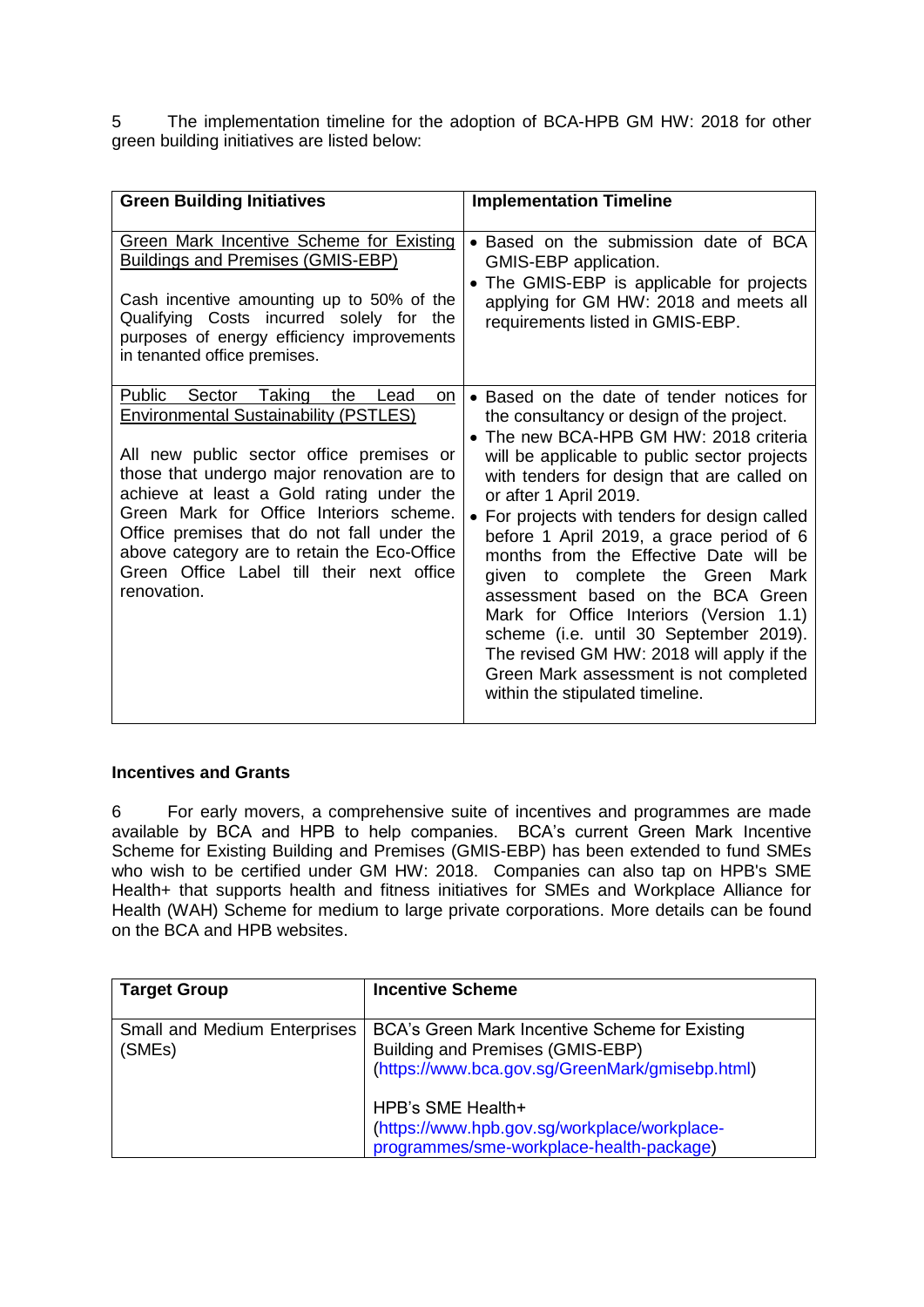| Medium       | to | large                                        | private   HPB's Workplace Alliance for Health (WAH) Scheme |
|--------------|----|----------------------------------------------|------------------------------------------------------------|
| corporations |    | (https://www.hpb.gov.sg/workplace/workplace- |                                                            |
|              |    |                                              | programmes/workplace-alliance-for-health-scheme)           |

#### **For Clarification**

7 We would appreciate if you could convey the contents of this circular to members of your organisation. For clarification, please submit your enquiry through BCA's Online Feedback Form at<https://www.bca.gov.sg/feedbackform/> or call us at 1800 342 5222, or contact the following officers.

| <b>Subject Matter</b>                                                                        | <b>Name</b>                              | <b>Email</b>                                      |
|----------------------------------------------------------------------------------------------|------------------------------------------|---------------------------------------------------|
| Green Mark Certification and<br>Criteria                                                     | Ms Yew Wey Ling<br>Mr Soh Hui Han        | yew_wey_ling@bca.gov.sg<br>soh_hui_han@bca.gov.sg |
|                                                                                              | Ms Elena Yap<br>Ms Janelle Chia          | elena_yap@hpb.gov.sg<br>janelle_chia@hpb.gov.sg   |
| Public Sector Taking the Lead<br>on Environmental Sustainability<br>(PSTLES)                 | Ms Yew Wey Ling                          | yew_wey_ling@bca.gov.sg                           |
| BCA<br>Mark<br>Incentive<br>Green<br>Scheme for Existing Building<br>and Premises (GMIS-EBP) | <b>Ms Giselle Seow</b><br>Mr Chen Zhimin | giselle_seow@bca.gov.sg<br>chen_zhimin@bca.gov.sg |
| SME<br>HPB's<br>Health+<br>and<br>Workplace Alliance for Health<br>(WAH) Scheme              | General enquiry                          | HPB_Health_At_Work@hpb.gov.sg                     |

Thank you.

ANG KIAN SENG GROUP DIRECTOR ENVIRONMENTAL SUSTAINABILITY GROUP for CHIEF EXECUTIVE OFFICER BUILDING AND CONSTRUCTION AUTHORITY

DR SHYAMALA THILAGARATNAM GROUP DIRECTOR **OUTREACH** for CHIEF EXECUTIVE OFFICER HEALTH PROMOTION BOARD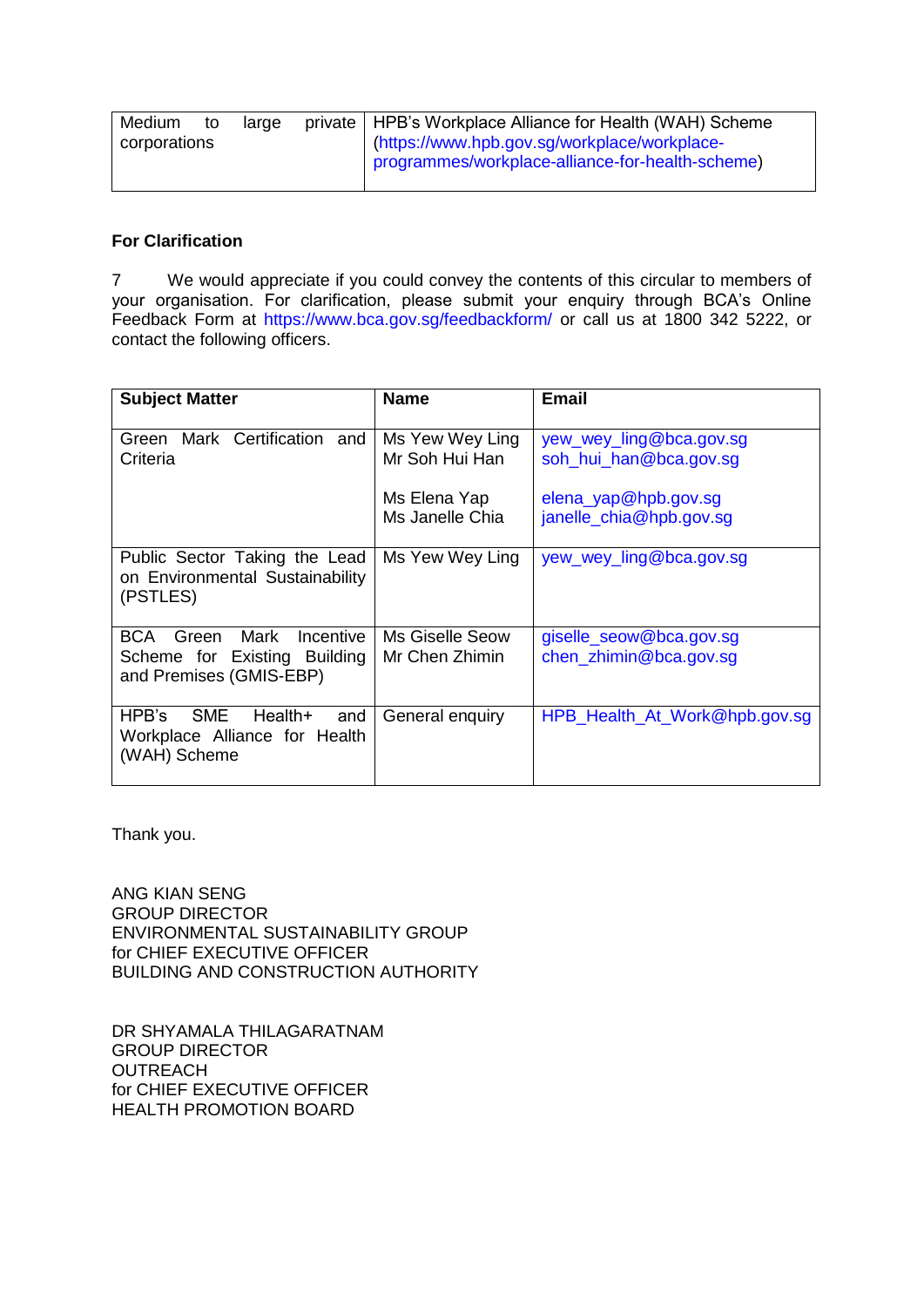#### **DISTRIBUTION (via e-mail)**

**Secretariat** Construction Industry Joint Committee (CIJC) c/o The Institution of Engineers, Singapore (IES) 70 Bukit Tinggi Road Singapore 289758 [shelly.ng@iesnet.org.sg](mailto:shelly.ng@iesnet.org.sg)

President Association of Consulting Engineers Singapore (ACES) Thomson Road Post Office PO Box 034 Singapore 915702 [secretariat@aces.org.sg](mailto:secretariat@aces.org.sg)

President Association of Property & Facility Managers (APFM) 110 Middle Road #09-00 Chiat Hong Building Singapore 188968 [secretariat@apfm.mygbiz.com](mailto:apfm@pacific.net.sg)

**Registrar** Board of Architects (BOA) 5 Maxwell Road 1st storey Tower Block MND Complex Singapore 069110 [boarch@singnet.com.sg](mailto:boarch@singnet.com.sg)

President The Institution of Engineers, Singapore (IES) 70 Bukit Tinggi Road Singapore 289758 [ies@iesnet.org.sg](mailto:ies@iesnet.org.sg)

**Registrar** Professional Engineers Board, Singapore 52 Jurong Gateway Road #07-03 Singapore 608550 [registrar@peb.gov.sg](mailto:registrar@peb.gov.sg)

President Real Estate Developer Association of Singapore (REDAS) 190 Clemenceau Avenue #07-01 Singapore Shopping Centre Singapore 239924 [enquiry@redas.com](mailto:enquiry@redas.com)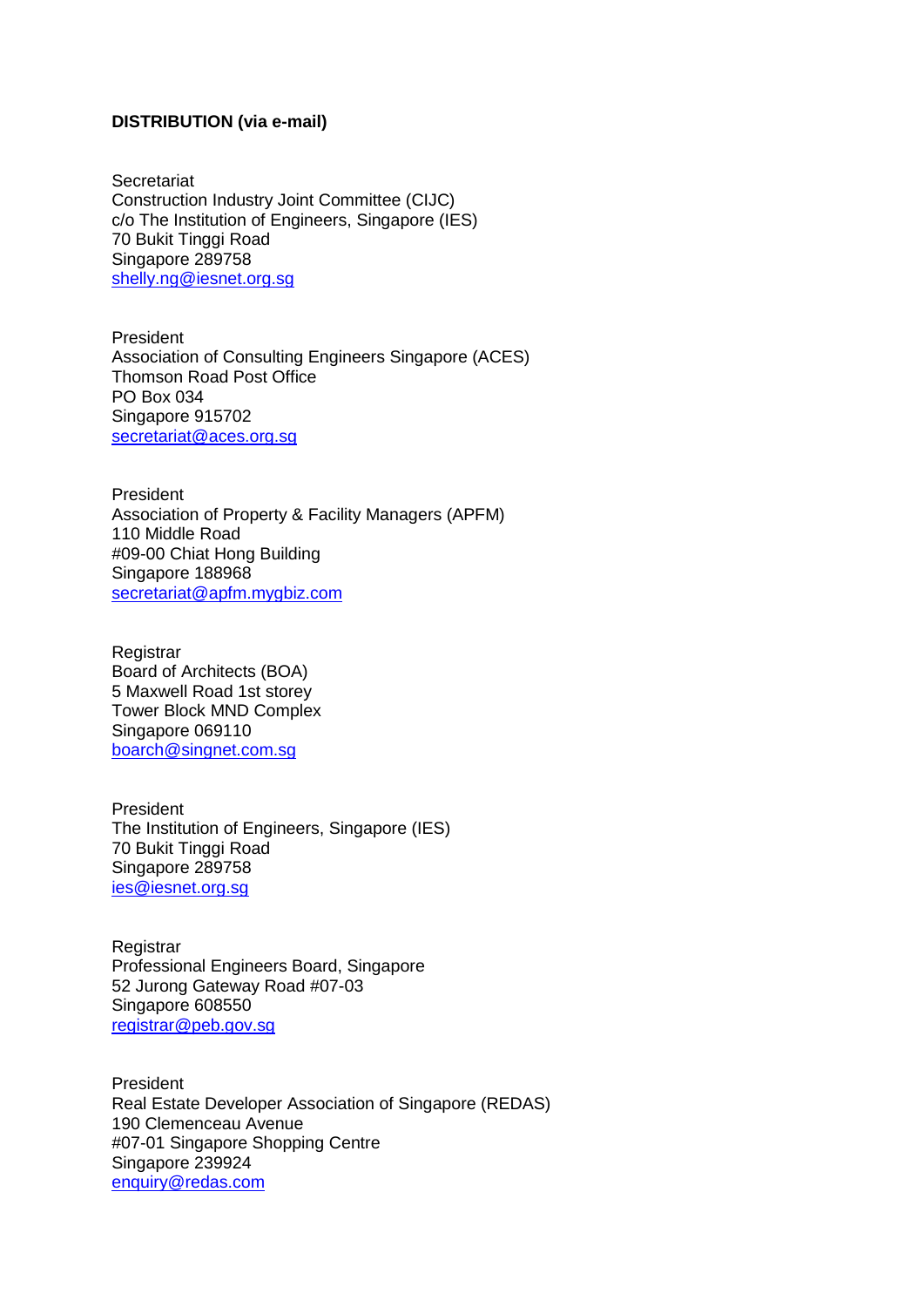President Singapore Contractors Association Limited (SCAL) 1 Bukit Merah Lane 2 Construction House Singapore 159760 [enquiry@scal.com.sg](mailto:enquiry@scal.com.sg)

President Singapore Institute of Architects (SIA) 79 Neil Road Singapore 088904 [info@sia.org.sg](mailto:info@sia.org.sg)

President Singapore Institute of Building Limited (SIBL) 70 Palmer Road, #03-09C Palmer House Singapore 079427 [josephine@sibl.com.sg](mailto:josephine@sibl.com.sg)

President Singapore Institute of Planners (SIP) 93 Toa Payoh Central #05-01 Singapore 319194 [info@sip.org.sg](mailto:info@sip.org.sg)

President Singapore Institute of Surveyors & Valuers (SISV) 110 Middle Road #09-00 Chiat Hong Building Singapore 188968 [sisv.info@sisv.org.sg](mailto:sisv.info@sisv.org.sg)

President Society of Project Managers (SPM) Macpherson Road P.O.Box 1083 Singapore 913412 [sprojm@yahoo.com](mailto:sprojm@yahoo.com)

President Association of Management Corporations in Singapore (AMCIS) 115A Commonwealth Drive #01-03 Singapore 149596 [mcst\\_help@amcis.org.sg](mailto:mcst_help@amcis.org.sg)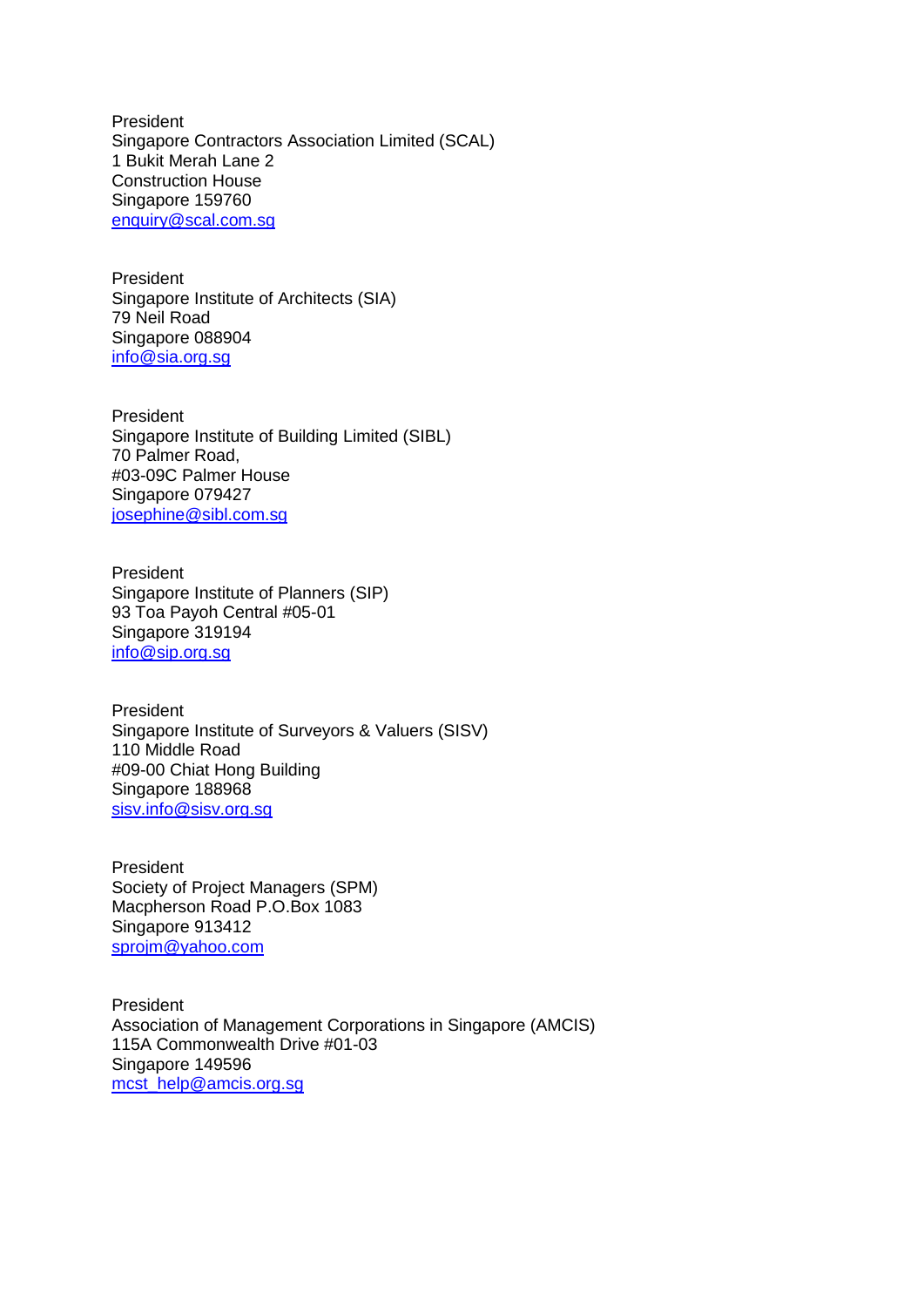President International Facility Management Association (IFMA) (Singapore) c/o Hong Kong Land (Singapore) 1 Raffles Link # 02-01, North Lobby Singapore 039393 [ifma@ifmasingapore.org.sg](mailto:ifma@ifmasingapore.org.sg)

President Institution of Facilities Management (IFM) Kent Ridge Post Office Yusof Ishak House (NUS) Kent Ridge PO Box 1058 Singapore 119260 [bekkh@singnet.com.sg](mailto:bekkh@singnet.com.sg)

President Sustainable Energy Association of Singapore (SEAS) 1 Cleantech Loop #02-16 Cleantech One Singapore 637141 [info@seas.org.sg](mailto:info@seas.org.sg)

President Singapore Green Building Council (SGBC) 390 Havelock Road #06-05 King's Centre Singapore 169662 [enquiry@sgbc.sg](mailto:enquiry@sgbc.sg)

President Interior Design Confederation Singapore (IDCS) 50 Raffles Place 30/F Singapore Land Tower Singapore 048623 [info@idcs.sg](mailto:info@idcs.sg)

President Society of Interior Designers (Singapore) (SIDS) 111 Middle Road Singapore 188969 [info@sid-singapore.org](mailto:info@sid-singapore.org)

Group Director Land Sales & Administration Group – Controller of Housing Urban Redevelopment Authority (URA) 45 Maxwell Road The URA Centre Singapore 069118 [ura\\_ls@ura.gov.sg](mailto:ura_ls@ura.gov.sg)